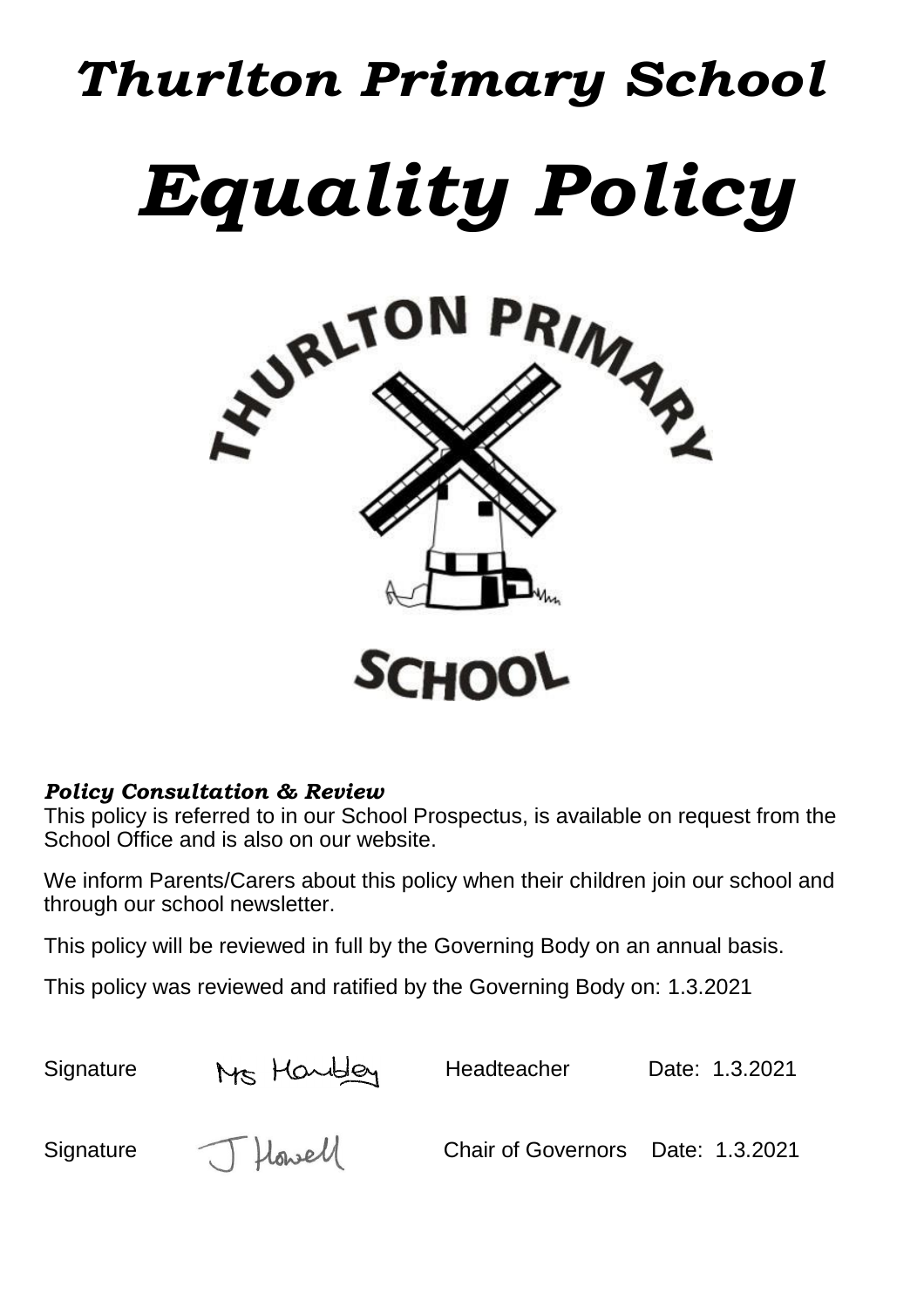## *OUR SCHOOL COMMITMENT*

The Equality Act 2010 requires us to publish information that demonstrates that we have due regard for the need to:

- *Eliminate unlawful discrimination, harassment, victimisation* and any other conduct prohibited by the Equality Act 2010
- *Advance equality of opportunity* between people who share a protected characteristic and people who do not share it
- *Foster good relations* between people who share a protected characteristic and people who do not share it, tackling prejudice and promoting understanding.

The purpose of this Policy is to set out how our practice and policies achieve this and explain how we aim to listen to and involve pupils, staff, Parents/Carers and the community in achieving better outcomes for our pupils

This policy brings together all previous policies, schemes and action plans around equality including those that we had previously for Race, Gender and Disability. It includes all the protected characteristics covered under the Equality Act 2010, which we believe provides a framework to support our commitment to valuing diversity, tackling discrimination, promoting equality and fostering good relationships between people.

We are further committed to the development of cohesive communities both within our school's physical boundaries and within our local, national and global environments. Our school embraces the aim of working together with others to improve children's educational and wellbeing outcomes and notes the rights set out in the UN Convention on the Rights of the Child.

Our Equality Policy is inclusive of our whole school community: Pupils, staff, Parents/Carers, visitors and partner agencies, who we have and continue to engaged with.

### *OUR DUTIES*

We recognise and accept our equality duties as set out in the Equality Act 2010.

## *OUR SCHOOL WITHIN THE WIDER CONTEXT*

The national demographic presents an ever-changing picture in terms of age, ethnicity, disability and social deprivation. Thurlton Primary is a smaller than average primary school with low social deprivation and low numbers of ethnic minorities.

### *AIMS*

- To eliminate discrimination, harassment and victimisation.
- To promote equality of access and opportunity within our school and within our wider community.
- To promote positive attitudes to difference and good relationships between people with different backgrounds, genders, cultures, faiths, abilities and ethnic origins.
- To embed equality of access, opportunity and outcome for all members of our school community, within all aspects of school life,

### *OUR VISION STATEMENT*

Thurlton Primary School seeks to foster warm, welcoming and respectful environments, which allow us to question and challenge discrimination and inequality, resolve conflicts peacefully and work and learn free from harassment and violence.

We recognise that there are similarities and differences between individuals and groups but we will strive to ensure that our differences do not become barriers to participation, access and learning and to create inclusive processes and practices, where the varying needs of individuals and groups are identified and met. We therefore cannot achieve equality for all by treating everyone the same.

We will build on our similarities and seek enrichment from our differences and so promote understanding and learning between and towards others to create cohesive communities.

We firmly believe that all learners are of equal value. Whether or not they are disabled, whatever their ethnicity, culture, economic background, national origin or national status, whatever their gender and gender identity, whatever their religious or non-religious affiliation or faith background and whatever their sexual orientation.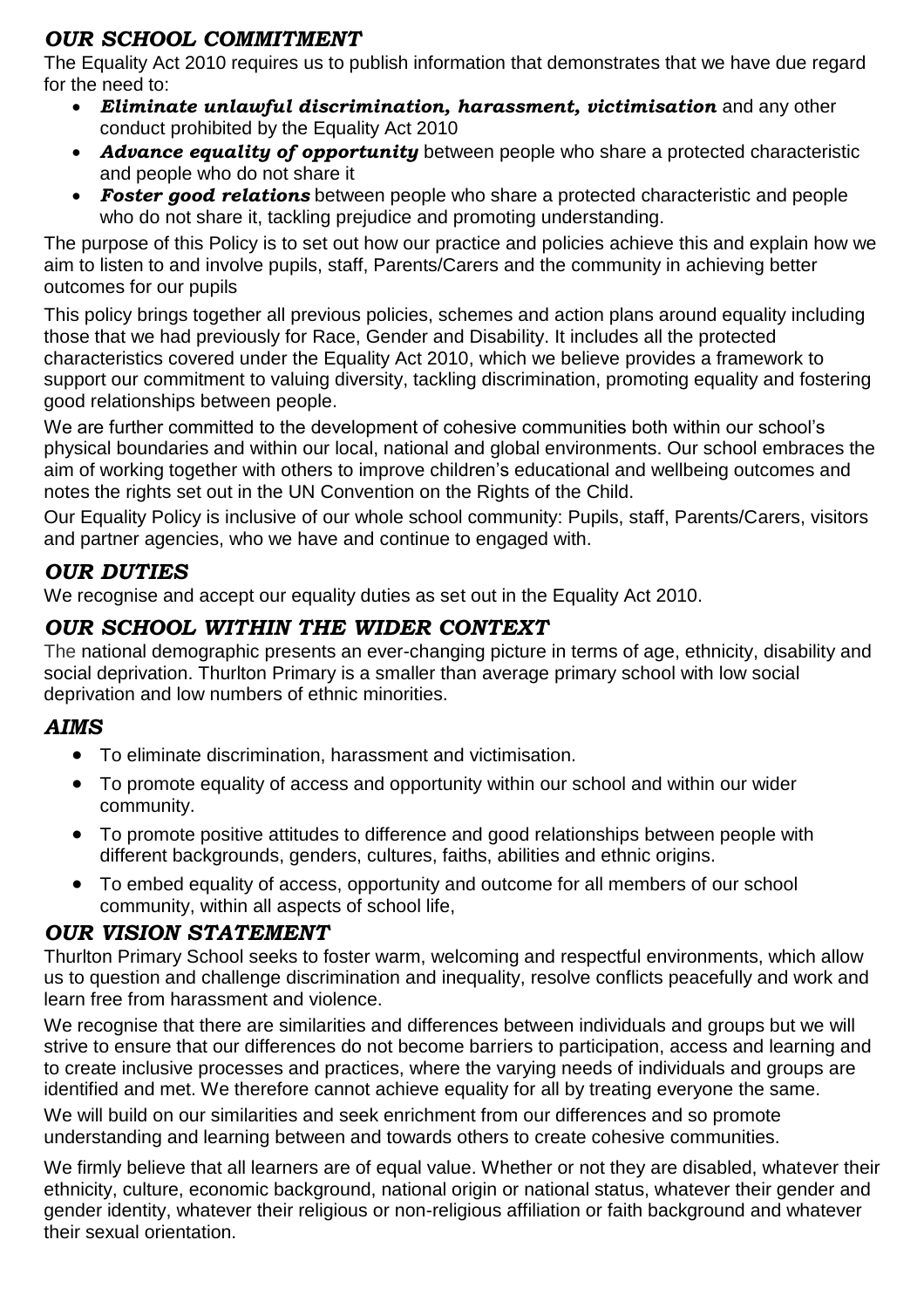## *OUR APPROACH:*

We actively seek opportunities to embrace the following key concepts:

- **Shared Humanity:** Identifying commonality and shared values, aspirations and needs underpins our approach to equality. We value our fundamental similarities and universality.
- *Valuing difference and diversity:* We appreciate the richness within our differences and look for ways of celebrating and understanding them better.
- *Independence, Interaction and Influence:* We recognise that, as they evolve, distinct cultures, beliefs and lifestyles will impact on and inform each other.
- *Social cohesion within our school and within our local community, Personal*  and cultural *identity:* We will provide opportunities to explore and value the complexity of our personal and cultural identities.
- *Promoting fairness and social justice:* We will develop our understanding of the inequality that exists in society and explore ways of individually and collectively promoting a more equitable society

We recognise, respect and value difference and understand that diversity is a strength. We take account of differences and strive to remove barriers and disadvantages which people may face, in relation to background, disability, ethnicity, gender, religion, belief or faith and sexual orientation. We believe that diversity is a strength, which should be respected and celebrated by all those who learn, teach and visit here.

We foster positive attitudes and relationships. We actively promote positive attitudes and mutual respect between groups and communities different from each other.

We foster a shared sense of cohesion and belonging. We want all members of our school community to feel a sense of belonging within the school and wider community and to feel that they are respected and able to participate fully in school life.

We have the highest expectations of all our children. We expect that all pupils can make good progress and achieve to their highest potential.

We work to raise standards for all pupils, but especially for the most vulnerable. We believe that improving the quality of education for the most vulnerable groups of pupils raises standards across the whole school.

### *THE ROLES AND RESPONSIBILITIES*

#### The *HEADTEACHER* will:

- Ensure that staff, Parents/Carers, pupils, visitors and contractors are engaged in the development of and informed about the Equality Policy.
- Oversee the effective implementation of the policy and ensure staff have access to training which helps to implement the policy.
- Develop partnerships with external agencies regarding the policy so that the school's actions are in line with the best advice available.

#### Our *SCHOOL STAFF* will:

- Be involved in the development of the Policy
- Be fully aware of the Equality Policy and how it relates to them
- Understand that this is a whole school issue and support the Equality Policy
- keep up-to-date with equalities legislation relevant to their work and make known any queries or training requirements
- promote an inclusive and collaborative ethos in their classroom, challenge prejudice and discrimination
- deal fairly and professionally with any prejudice-related incidents that may occur
- plan and deliver curricula and lessons that reflect the school's principles, for example, in providing materials that give positive images in terms of race, gender and disability
- maintain the highest expectations of success for all pupils irrespective of race, religion, gender, economic background, disability etc.
- support different groups of pupils in their class through differentiated planning and teaching, especially those who may (sometimes temporarily) find aspects of academic learning difficult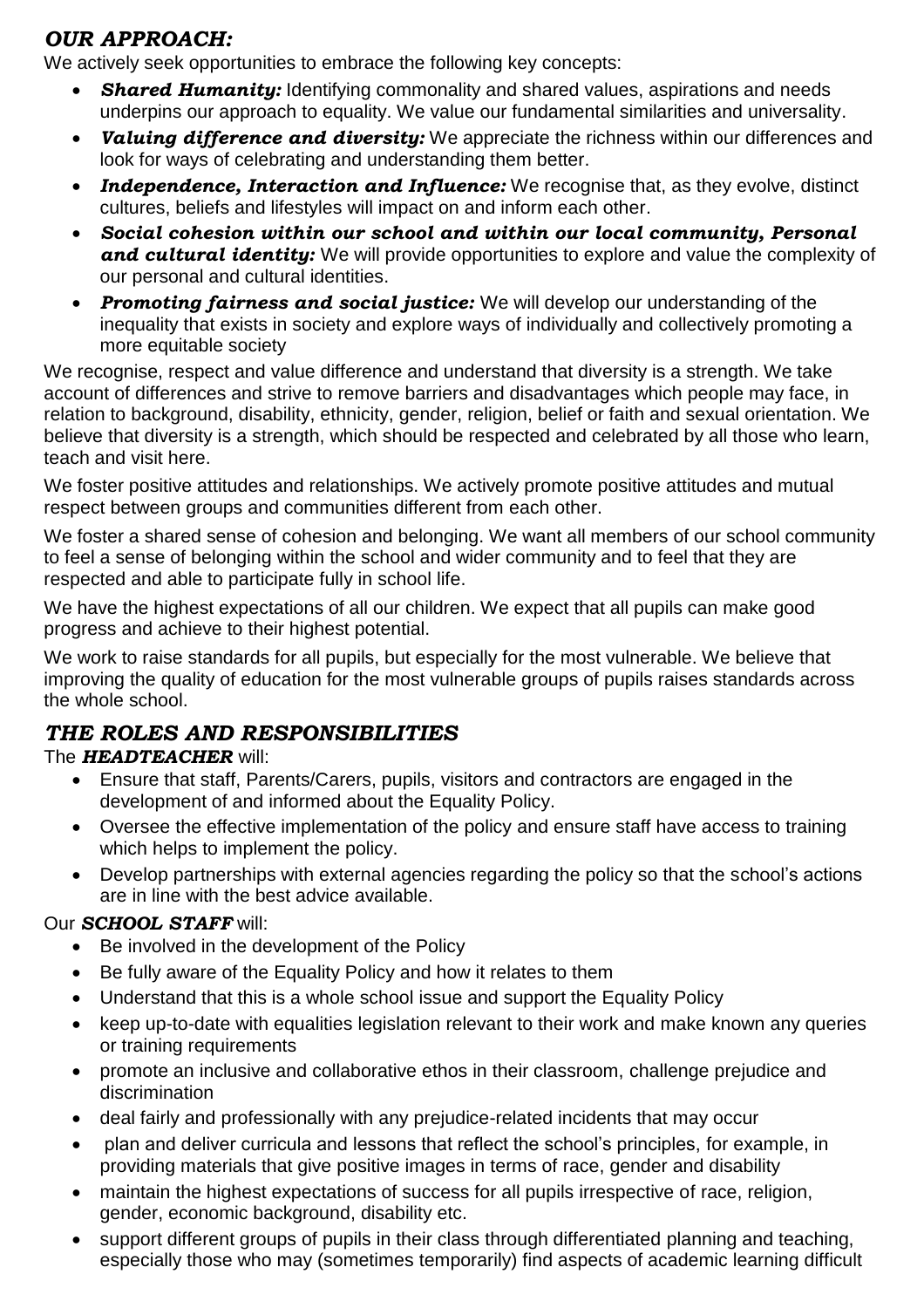#### The *GOVERNING BODY* will:

- Designate a committee with specific responsibility for the Equality Policy
- Ensure that the objectives arising from the policy are part of the School Development Plan when necessary (SDP).
- Support the Headteacher in implementing any actions necessary
- Engage with Parents/Carers and partner agencies about the policy.
- Evaluate and review the policy annually.

## Our *PUPILS* will:

- Be involved in the development of the Policy and will understand how it relates to them, appropriate to age and ability
- Be expected to act in accordance with the Policy
- Be encouraged to actively support the Policy

#### Our *PARENTS/CARERS* will:

- Be given accessible opportunities to become involved in the development of the Policy
- Have access to the Policy through a range of different media appropriate to their requirements.
- Be encouraged to actively support the Policy
- Be encouraged to attend any relevant meetings and activities related to the Policy
- Be informed of any incident related to this Policy which could directly affect their child

#### *RESPONDING TO PREJUDICE BASED INCIDENTS*

We interpret our duties positively; take the necessary actions to remove barriers to inclusion and work hard to ensure a safe, positive and inclusive environment.

#### *ELIMINATING DISCRIMINATION*

Harassment on account of race, religion or belief, gender or gender identity, disability or sexual orientation is unacceptable and is not tolerated within the school environment. We recognise that hate incidents or prejudice –based bullying behaviour is driven by negative assumptions, stereotypes or misinformation. These are then directed against an individual or group, based on difference (real or perceived). We will take immediate action to prevent, challenge and eliminate any such behaviour. We recognise that we as individuals and society often struggle with difference of any kind (perceived or actual), which can result in seizing upon the most visible sign of difference e.g. skin colour or disability.

Through our school ethos and curriculum, we want our pupils to understand better the diversity that exists in society. We want to provide opportunities for them to explore the subtleties and complexities in order to prevent and respond to incidents and situations. We will address the experience, understanding and needs of the victim, the perpetrator, bystanders and the wider school community through our actions and responses.

Through our school ethos and curriculum, we want our pupils to understand better the diversity that exists in society. We want to provide opportunities for them to explore the subtleties and complexities in order to prevent and respond to incidents and situations. We will address the experience, understanding and needs of the victim, the perpetrator, bystanders and the wider school community through our actions and responses.

All staff are expected to deal with any discriminatory incidents that may occur. They are expected to know how to identify and challenge prejudice and stereotyping; and to support the full range of diverse needs according to a pupil's individual circumstances.

Racist and homophobic incidents and other incidents of harassment or bullying are dealt with by the member of staff present, escalating to a class teacher/where necessary to the Headteacher. All incidents are reported to the Headteacher and racist incidents are reported to the Governing Body at each Governors Meeting through the Headteacher's Report.

We will record all hate incidents and prejudice based bullying. We will use this information to identify trends and patterns, so that we have approaches in place to provide appropriate responses in terms of support for victims and their families, sanctions and support for perpetrators and their families and education for our children, young people and communities.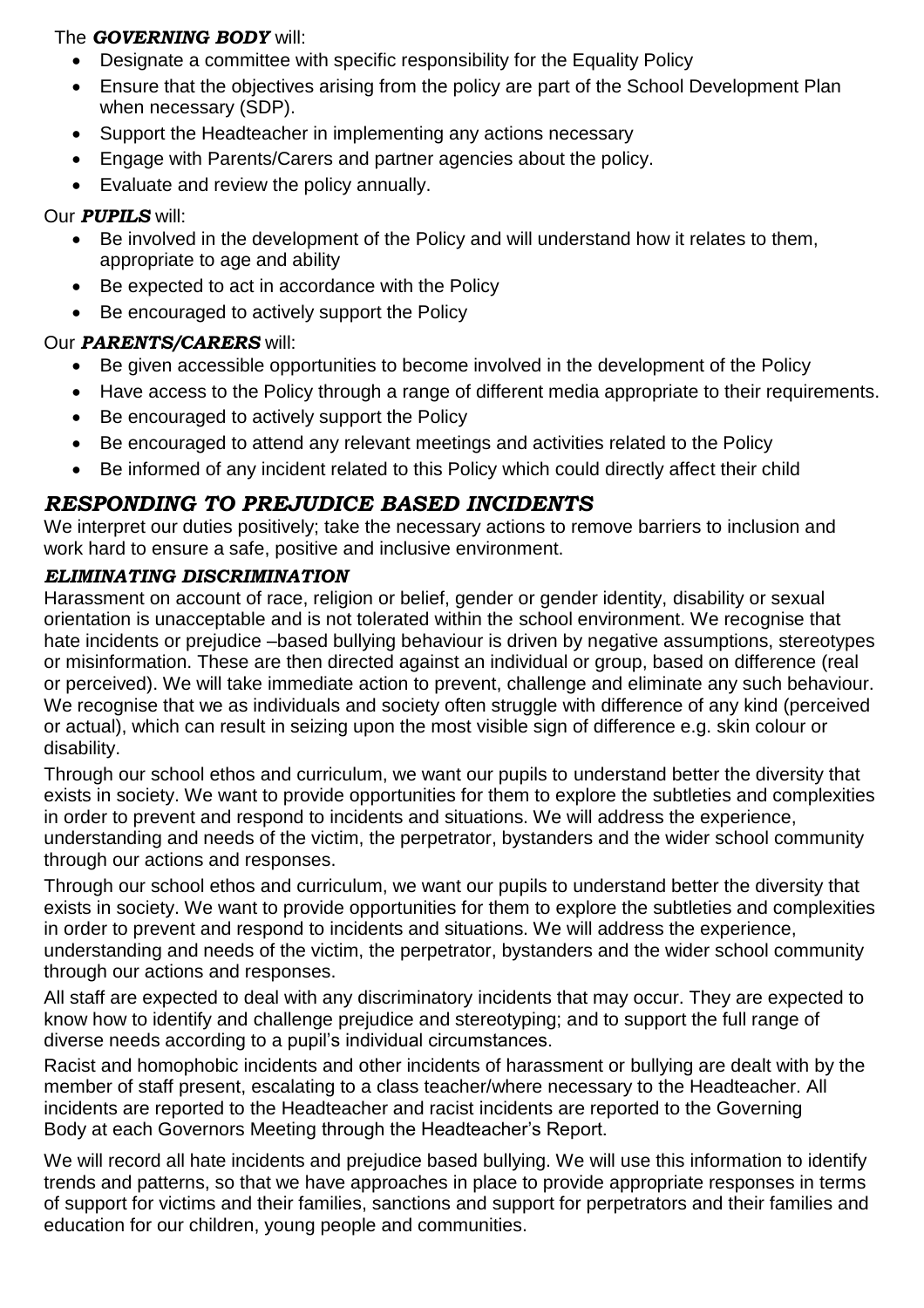## *HOW WE HAVE DUE REGARD FOR EQUALITY*

The information provided here aims to show that we give careful consideration to equality issues in everything that we do in the school. Below are listed some of the policies in place and practices that help us show due regard to the need to *eliminate unlawful discrimination, harassment and victimisation and other conduct prohibited by the Act*. Information is available and can be requested on the following:

- We have a Behaviour Policy that has high expectations for good behaviour and discipline with clarity about procedures across the school.
- We have an Anti-bullying Policy (within the Behaviour Policy) that clearly gives the definition of bullying and outlines procedures should any bullying occur.
- We deal promptly and effectively with all incidents and complaints of bullying and harassment that may include cyber-bullying and prejudice based bullying related to special educational need, sexual orientation, sex, race, religion and belief, gender reassignment or disability. We keep a record of all such incidents and notify those affected of what action we have taken. We provide training to all staff in relation to dealing with bullying and harassment incidents.
- We have an Accessibility Plan that demonstrates how accessible the school is to all children and adults. We have carried out accessibility planning for disabled pupils that increases the extent to which disabled pupils can participate in the curriculum, improves the physical environment of the school and improves the availability of accessible information to disabled pupils.
- Our admission arrangements are fair and are laid out in our Admissions Policy.
- Our Complaints Procedure sets out how we deal with any complaints relating to the school.

We are committed to working for the equality of people with and without disabilities, therefore we:

- Support disabled learners and staff by meeting their individual needs.
- Take steps (reasonable adjustments) to ensure that disabled pupils are not put at a disadvantage compared to other pupils. These might include the use of specialist equipment, planning academic interventions to support disabled pupils.
- Develop a curriculum that supports all pupils to understand, respect and value difference and diversity. In PSHE pupils learn explicitly about valuing diversity.
- Enabling all pupils to learn about the experiences of disabled people and the discriminatory attitudes they often experience.
- Ensuring that the curriculum has positive images of disabled people
- We hold half termly Pupil Progress Reviews to evaluate and assess pupil progress and attainment and use the evaluation to inform decisions about individual children and groups, including disabled pupils. In addition, class teachers have pupil progress targets set in their performance management.
- We have made sure that there are efficient interventions to support pupils with SEND. We celebrate even the smallest achievement that some pupils make, dependent on the individual needs of every pupil.
- Identify and address barriers to the participation of particular groups in learning and other activities by analysing needs and targeting interventions.
- Develop particular initiatives to tackle the motivation and engagement in learning of particular groups.
- Develop a curriculum that supports all pupils to understand, respect and value difference and diversity: During Black History Month learn about Black people who have influenced history.
- Provide all pupils to learn about the experiences and achievements of different communities and cultures, organise celebrations and special events relating to different communities and cultures
- Ensure that the curriculum is supported by resources that provide a range of positive images that reflect the diverse communities of modern Britain.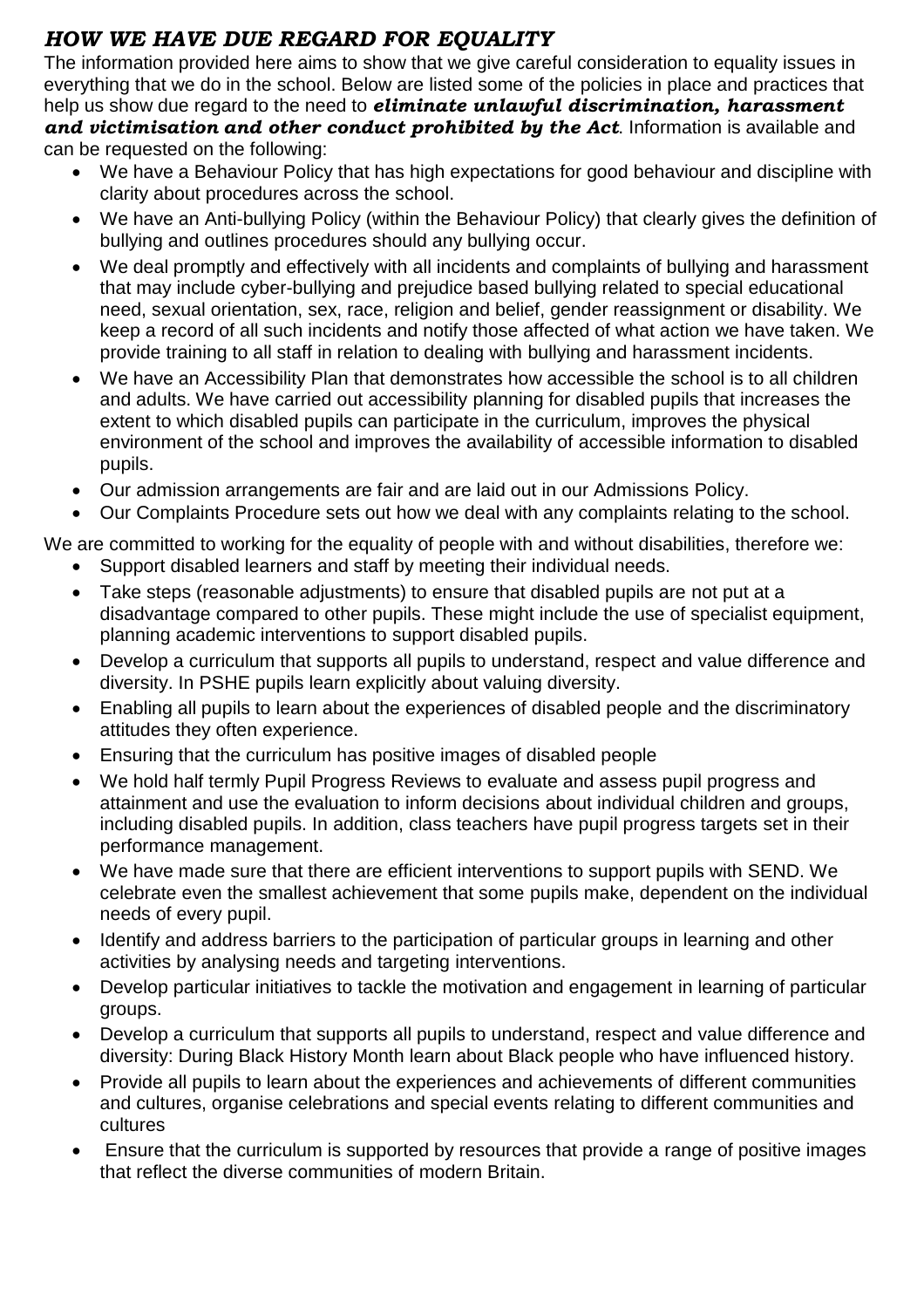## *CONSULTATION AND ENGAGEMENT*

Our actions to advance equality have been informed by the input of staff, pupils and Parents/Carers. We have worked hard as a staff to earn the respect and trust of the school community with whom we work in partnership.

We have achieved this through:

- Feedback from the annual Parent/Carer and pupil questionnaires, Parents/Carers' evening.
- Regular newsletters are an efficient form of communication;
- The school website is a source of information about the school:
- Feedback from the school council, PSHE lessons, whole school surveys on children's attitudes to learning.
- Issues raised in annual reviews or reviews of progress on Education Health and Care plans

#### *OUR EQUALITY OBJECTIVES*

The Equality Act 2010 requires us to publish one or more specific and measurable equality objective at least every four years. We aim to address areas where we need to take action to improve equality and tackle disadvantages.

We will regularly review the progress we are making to meet our equality objectives.

*Equality Objective 1:* Increase the extent to which disabled pupils can participate in the curriculum **and** Improve the environment to increase the extent to which disabled pupils can take advantage of the facilities

*Equality objective 2:* Ensure we are closing the attainment gaps between disadvantaged pupils and others in school and nationally.

**Objective 3:** Review levels of Parent/Carer and pupil engagement in learning and school life, across all activities to ensure equity and fairness in access and engagement, ensure that disabled pupils are provided with the appropriate sources of information so that they are not disadvantaged

#### *EQUAL OPPORTUNITIES FOR STAFF AND WITH RECRUITMENT*

As an employer we need to ensure that we eliminate discrimination and harassment in our employment practice and actively promote equality across all groups within our workforce. Equality aspects such as gender, race, disability, sexual orientation, gender re-assignment and faith or religion are considered when appointing staff to ensure decisions are free of discrimination.

All staff will comply fully with legislation which protects all staff from discrimination based on the protected characteristics. With regard to disability, we make such reasonable adjustments as are necessary to prevent a disabled person being at a substantial disadvantage in comparison with people who are not disabled.

This includes discrimination in relation to recruitment, terms and conditions, promotions, transfers, dismissals, training and employment practices (such as dress codes) and disciplinary procedures. We make efforts to ensure that our workforce reflects our local community and wider society.

In accordance with the Equality Act we do not enquire about the health of an applicant until a job offer has been made or require job applicants to complete a generic *all encompassing* health questionnaire as part of the application procedure.

We will ensure the safety and well-being of our staff and take seriously and act on incidents of harassment and discrimination recognising that our staff may be either victims or perpetrators.

We observe good equalities practice for our staff. We ensure that policies and procedures benefit all employees and potential employees in all aspects of their work, including in recruitment and promotion and in continuing professional development.

We aim to observe and implement the principles of equal opportunities and non-discrimination in our employment practice.

- We have procedures for addressing staff discipline, conduct and grievances.
- We have a Staff Code of Conduct which is reviewed each year and is logged in the Staff Handbook.

We observe good equalities practice for our staff. We ensure that policies and procedures benefit all employees and potential employees in all aspects of their work, including in recruitment and promotion, and in continuing professional development.